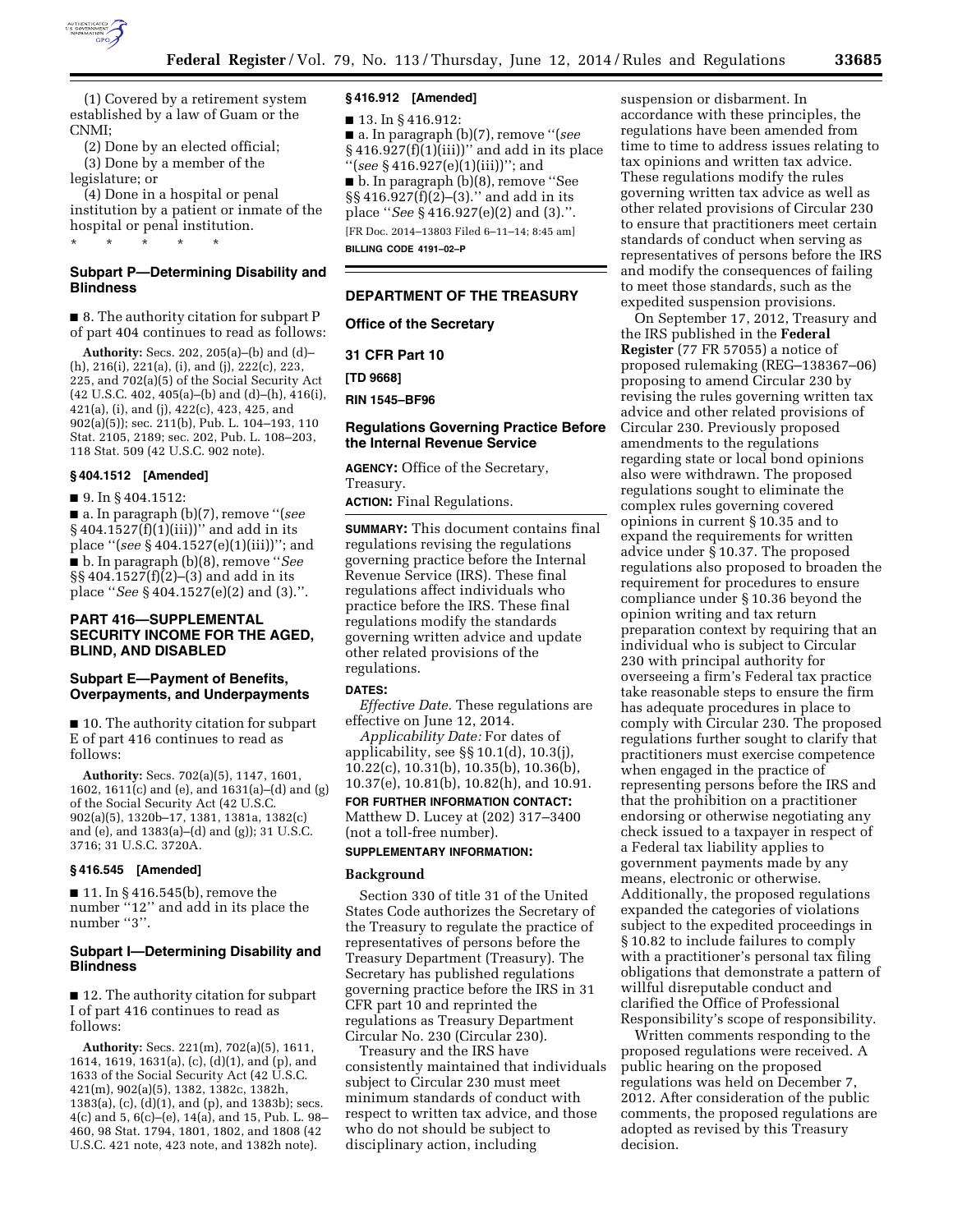## **Summary of Comments and Explanation of Revisions**

The IRS received nineteen comments in response to the notice of proposed rulemaking. All comments were considered and are available for public inspection. Most of the comments addressing the proposed regulations are summarized in this preamble. Comments addressing provisions of Circular 230 not covered by the notice of proposed rulemaking are not discussed in this preamble. Although these comments are not discussed in this preamble, they may be considered in connection with any future amendments to the relevant provisions of Circular 230.

The overwhelming majority of comments supported the proposed amendments to the regulations, including the removal of the covered opinion rules and introduction of one set of rules for all written tax advice in § 10.37. The final regulations adopt the proposed rules with some revisions as discussed in further detail in this preamble.

The amended rules governing written tax advice contained in these final regulations apply to written tax advice rendered on or after June 12, 2014. The scope of these regulations is limited to practice before the IRS. These regulations do not alter or supplant other ethical or legal standards applicable to individuals subject to Circular 230.

## **I. Amendments to Rules Governing Written Advice**

# *A. Elimination of Covered Opinion Rules in § 10.35*

Former § 10.35 provided detailed rules for tax opinions that were ''covered opinions'' under Circular 230. As discussed in the notice of proposed rulemaking, Treasury and the IRS revisited the covered opinion rules because their application increased the burden on practitioners and clients, without necessarily increasing the quality of the tax advice that the client received. Commenters on the proposed regulations overwhelmingly supported the elimination of former § 10.35 because the former rules were burdensome and provided minimal benefit to taxpayers. Commenters agreed that the rules in former § 10.35 contributed to overuse, as well as misleading use, of disclaimers on most practitioner communications even when those communications did not constitute tax advice.

The final regulations adopt the approach taken in the proposed regulations, eliminating the covered

opinion rules in former § 10.35 and instead subjecting all written tax advice to one standard under final § 10.37, as described later in this preamble. Because former § 10.35 is removed, these regulations also remove crossreferences to former § 10.35 in §§ 10.3 and 10.22. The burden reduction that should result from these regulations is consistent with the directions in Executive Order 13563 to remove or modify regulations that are outmoded, ineffective, insufficient, or too burdensome.

As discussed in the preamble to the proposed regulations, the elimination of the collection of information requirements in the covered opinion rules in these regulations should save tax practitioners a minimum of \$5,333,200. These savings come from the elimination of the provisions in the former regulations requiring practitioners to make certain disclosures in a covered opinion. In connection with the issuance of former § 10.35 in 2004, we estimated that 100,000 practitioners would be required to comply with the disclosure provisions of § 10.35. We estimated that each practitioner would spend 5 to 10 minutes complying with the provision at an average of 8 minutes for a total burden of 13,333 hours. This burden is no longer imposed on practitioners.

Specifically, the former regulations required a practitioner providing a covered opinion to make certain disclosures in marketed opinions, limited scope opinions, and opinions that fail to conclude at a confidence level of at least more likely than not that the issue will be resolved in favor of the taxpayer (in other words, when the practitioner could not conclude that it was more likely than not that the taxpayer's position would be supported by the IRS). For example, a marketed opinion had to specifically contain a statement that the opinion was written to support the marketing of the transaction addressed in the opinion and that the taxpayer should seek advice from an independent tax advisor based on the taxpayer's particular circumstances. In addition, certain relationships between the practitioner and a person promoting or marketing a tax shelter were required to be disclosed. These final regulations do not include the above-referenced collection of information/disclosure requirements, and practitioners and taxpayers are relieved of the entire cost associated with those collection of information/ disclosure requirements.

Please note that while we estimate that the elimination of this information collection would save tax practitioners

and taxpayers a minimum of \$5,333,200, this estimate does not include the burden reduction, and the corresponding cost savings, associated with tax practitioners having to determine whether a covered opinion, and any related disclosure, is necessary. This determination can often take a tax practitioner many hours.

Treasury and the IRS anticipate that the elimination of the covered opinion rules will result in additional, significant savings for both tax practitioners and taxpayers. Practitioners consistently expressed dissatisfaction with the covered opinion rules due the difficulty and cost of compliance with the rules. Practitioners operating under the former rules spent many hours each year determining whether they needed to prepare a covered opinion for a client, or if the advice fell into one of the exceptions. This required significant time to, among other things, research and review the covered opinion rules to determine the right course of action. If, after undertaking these activities, the practitioner decided that a covered opinion was necessary, the practitioner, to keep the client fully informed had to discuss the covered opinion rules with the client, including how the rules affected the scope of the work that the client had asked the practitioner to perform. This discussion would have also been appropriate because preparation of a covered opinion under former § 10.35 would have generally resulted in an increased cost to the client to obtain the advice the client requested. The significant extra costs associated with these activities may, in some cases, have discouraged obtaining written advice. Because the final regulations remove the unnecessary burden related to the process of preparing a covered opinion, both practitioners and taxpayers will likely experience an overall decrease in the costs associated with obtaining written tax advice.

## *B. Revision of Requirements for Written Advice*

1. General Requirements for Written Advice

Robust and relevant standards for written tax advice remain appropriate because Treasury and the IRS continue to be aware of the risk for the issuance and marketing of written tax opinions to promote abusive transactions. Commenters overwhelmingly supported the rules in proposed § 10.37 as providing practical, flexible rules that are well suited to the issuance of quality written tax advice, provided in an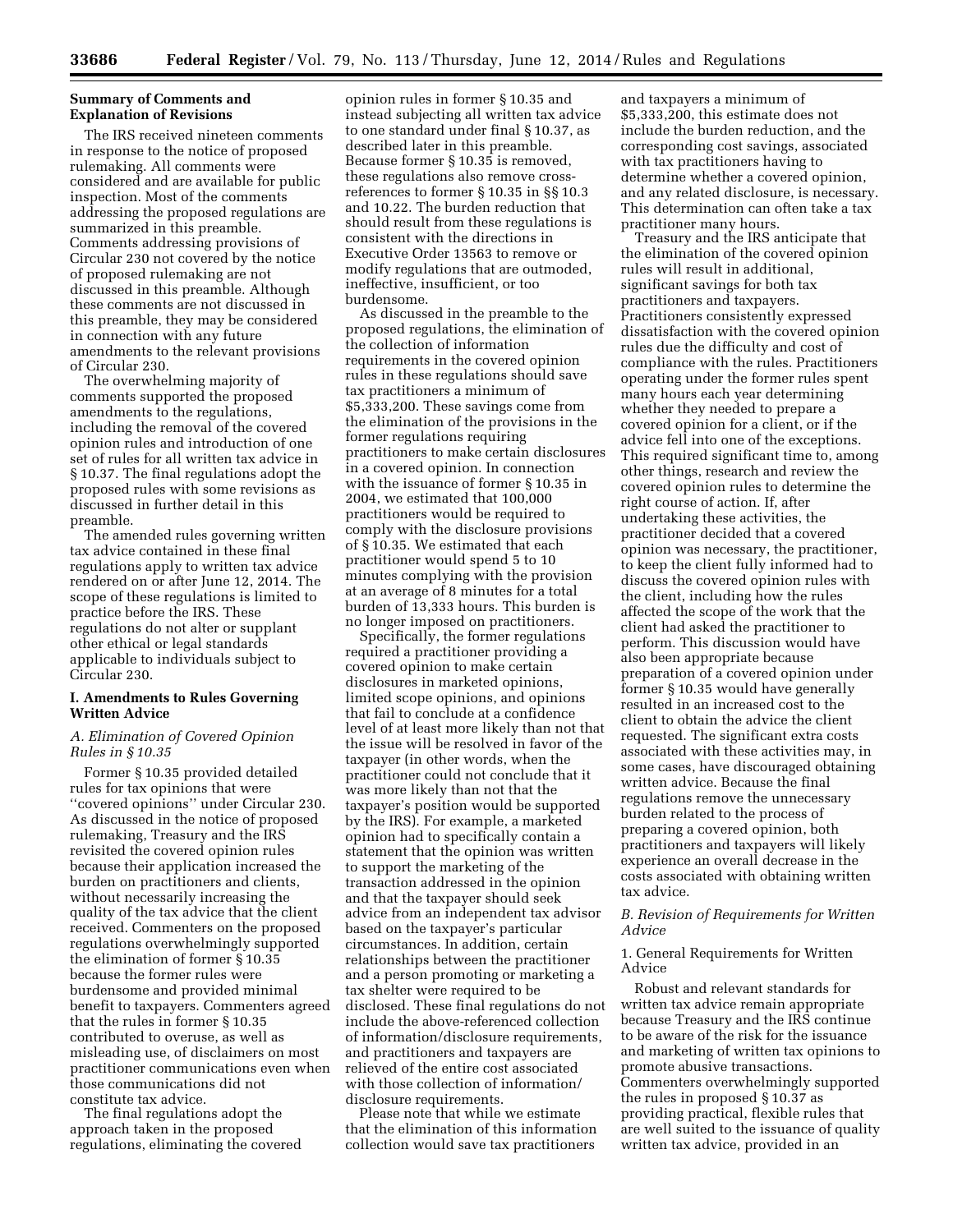ethical manner, in today's practice environment. Commenters agreed that the comprehensive, principles-based approach of these amendments is more straightforward, simpler, and can be applied to all written tax advice in a less burdensome manner. Overall, Treasury and the IRS have determined that these written advice rules strike an appropriate balance between allowing flexibility in providing written advice, while at the same time maintaining standards that require individuals to act ethically and competently.

Like the proposed regulations, final § 10.37 replaces the covered opinion rules with principles to which all practitioners must adhere when rendering written advice. Specifically, § 10.37 states affirmatively the standards to which a practitioner must adhere when providing written advice on a Federal tax matter. Section 10.37 requires, among other things, that the practitioner base all written advice on reasonable factual and legal assumptions, exercise reasonable reliance, and consider all relevant facts that the practitioner knows or reasonably should know. A practitioner must also use reasonable efforts to identify and ascertain the facts relevant to written advice on a Federal tax matter.

As under the proposed regulations, § 10.37, unlike former § 10.35, does not require that the practitioner describe in the written advice the relevant facts (including assumptions and representations), the application of the law to those facts, and the practitioner's conclusion with respect to the law and the facts. Rather, the scope of the engagement and the type and specificity of the advice sought by the client, in addition to all other appropriate facts and circumstances, are factors in determining the extent to which the relevant facts, application of the law to those facts, and the practitioner's conclusion with respect to the law and the facts must be set forth in the written advice. Also, under § 10.37, unlike former § 10.35, the practitioner may consider these factors in determining the scope of the written advice. Further, the determination of whether a practitioner has failed to comply with the requirements of § 10.37 will be based on all facts and circumstances, not on whether each requirement is addressed in the written advice.

Several commenters were concerned that the proposed regulations did not include a requirement that the practitioner consider relevant legal authorities and relate that law to the relevant facts. While this requirement was not expressly stated in the proposed

regulations, Treasury and the IRS believed that it was implicit in the requirement that practitioners base the written advice on reasonable legal and factual assumptions. To further clarify, however, the final regulations add this requirement to § 10.37. Although the final regulations, unlike former § 10.35, do not impose a specific requirement for a practitioner to include in the written advice itself any particular piece of information or analysis, Treasury and the IRS encourage practitioners to describe all relevant facts, law, analysis, and assumptions in appropriate circumstances. As noted above, the determination of whether a practitioner complied with the requirements of § 10.37 will be based on all facts and circumstances, including whether it was appropriate to describe all relevant facts, law, analysis, and assumptions in a particular piece of written tax advice. Treasury and the IRS also encourage practitioners to observe the aspirational best practices described in § 10.33 of Circular 230.

Some commenters requested clarification that § 10.37 will be applied on the basis of what is reasonable under the facts and circumstances. These commenters stated that the proposed regulations did not affirmatively provide that a practitioner should reasonably consider all facts and circumstances in determining their obligations under § 10.37. Treasury and the IRS agree that practitioners should consider what is reasonable under the facts and circumstances when providing written advice. Although Treasury and IRS believe that proposed § 10.37(a), (b), and (c) accurately reflected that principle, § 10.37(a)(2)(ii) has been clarified to more explicitly include the requirement.

One commenter expressed concern that proposed § 10.37's requirement for practitioners to rely on ''reasonable'' factual and legal assumptions is too onerous and would prefer that the rule provide that practitioners are required to rely on factual and legal assumptions that are not unreasonable. The commenter would have preferred a rule similar to former § 10.37(a), which prohibits a practitioner from basing advice on unreasonable factual or legal assumptions. The commenter stated that requiring reasonableness puts the burden on the practitioner to prove reasonableness. Treasury and the IRS do not view the change from ''not unreasonable" to "reasonable" to be a substantive alteration. This specific amendment is part of the larger effort undertaken in these regulations to affirmatively state the requirements and standards for practitioners rather than

merely specifying prohibited conduct. Treasury and the IRS also disagree that a reasonableness standard is too burdensome. As other commenters stated, any advice based on invalid representations, incorrect facts, or unreasonable assumptions has little value. Thus, the final § 10.37 adopts the requirement of proposed § 10.37 that practitioners rely on reasonable factual and legal assumptions. Several commenters also stated that requiring reasonable assumptions is aimed at eliminating informal advice, but Treasury and the IRS disagree. There is no particular correlation between the requirement to base advice on reasonable assumptions and the format of that advice. All forms of advice should be based on reasonable assumptions.

Many individuals currently use a Circular 230 disclaimer at the conclusion of every email or other writing to remove the communication from the covered opinion rules in former § 10.35. In many instances, these disclaimers are inserted without regard to whether the disclaimer is necessary or appropriate. These types of disclaimers are routinely inserted in any written transmission, including writings that do not contain any tax advice. The removal of former § 10.35 eliminates the detailed provisions concerning covered opinions and disclosures in written opinions. Because amended § 10.37 does not include the disclosure provisions in the current covered opinion rules, Treasury and the IRS expect that these amendments will eliminate the use of a Circular 230 disclaimer in email and other writings. Although one commenter stated that the proposed regulations would result in increased use of the disclaimer, the rules in the final regulations are intended to eliminate the need for unnecessary disclaimers. Another commenter stated that the required disclaimer should be retained because it may be helpful in some circumstances. These rules do not, however, prohibit the use of an appropriate statement describing any reasonable and accurate limitations of the advice rendered to the client.

## 2. Definition of Written Advice Addressing Federal Tax Matters

The proposed regulations did not define written advice. Commenters on the proposed regulations agreed that a detailed definition of written advice in Circular 230 is unnecessary. Some commenters, however, requested clarification that certain items, such as submissions to a governmental entity and continuing education presentations,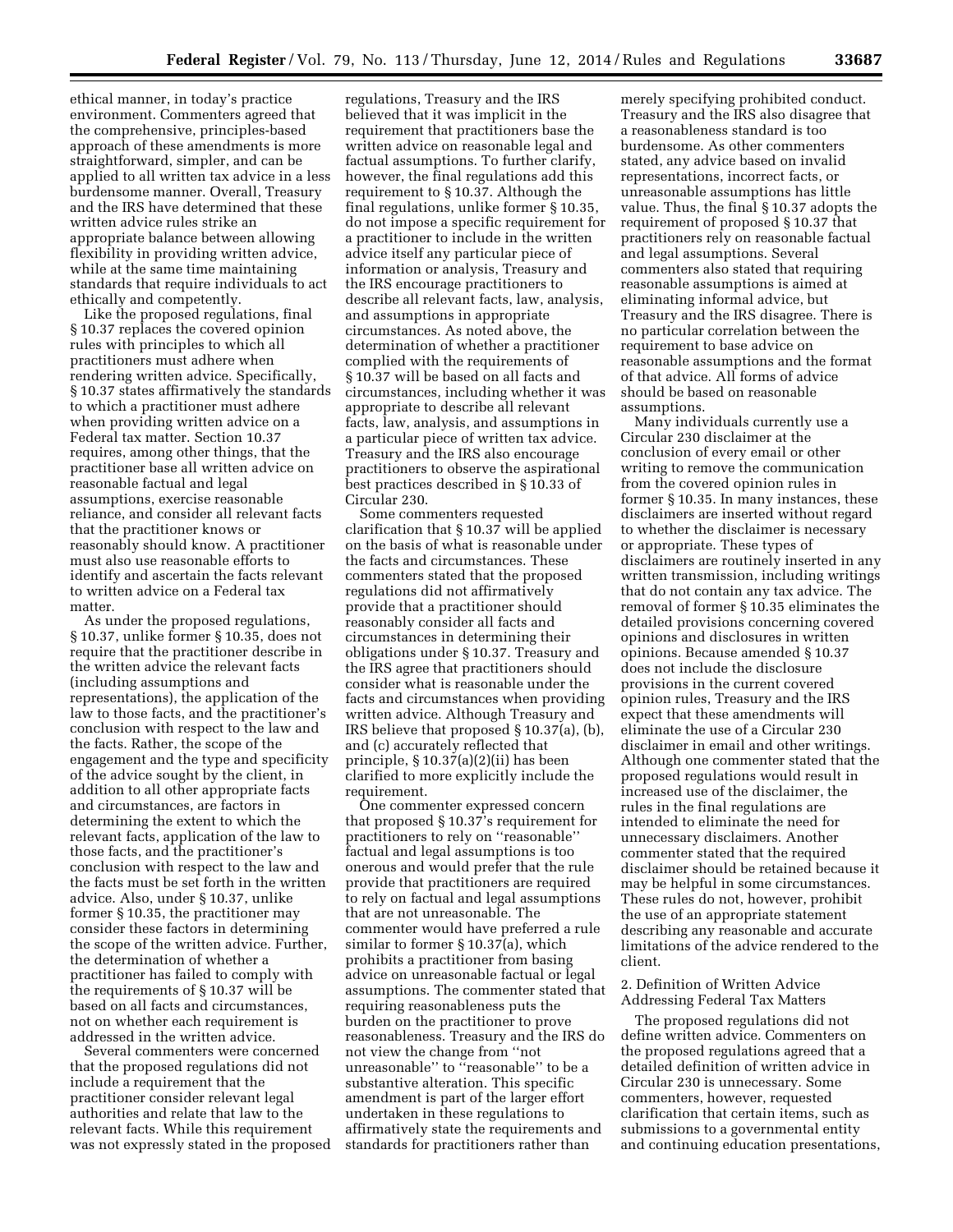would not be considered written tax advice. The final regulations have been revised to clarify that government submissions on matters of general policy are not considered written tax advice on a Federal tax matter for purposes of § 10.37. For example, if a law firm submitted comments on proposed regulations to Treasury and IRS on a client's behalf, that submission would not be considered written advice on a Federal tax matter because comments on proposed regulations are government submissions on matters of general policy. The final regulations also clarify that continuing education presentations provided to an audience solely for the purpose of enhancing practitioners' professional knowledge on Federal tax matters, such as presentations at tax professional organization meetings, are not considered written advice for purposes of § 10.37. Presentations marketing or promoting transactions will not be considered to be provided solely for the purpose of enhancing practitioners' professional knowledge on Federal tax matters. Including contact information on a continuing education presentation provided solely for the purpose of enhancing professional knowledge, without more, does not convert an educational presentation into an item of written tax advice governed by the final regulations. Even though continuing education presentations provided to an audience solely for the purpose of enhancing practitioners' professional knowledge on Federal tax matters are not considered written advice, Treasury and the IRS nonetheless expect that practitioners will follow the generally applicable diligence and competence standards under §§ 10.22 and 10.35 when engaged in those activities.

Former § 10.35 governed written tax advice addressing Federal tax issues. Under the prior regulations, a Federal tax issue was defined as a question concerning the Federal tax treatment of an item of income, gain, loss, deduction, or credit, the existence or absence of a taxable transfer of property, or the value of property for Federal tax purposes. Because the final regulations eliminate former § 10.35, this definition is no longer applicable.

Section 10.37 of the proposed regulations governed written advice addressing ''Federal tax matters,'' but did not define Federal tax matters. Some commenters requested clarification regarding the definition of a Federal tax matter, and Treasury and the IRS determined that it is appropriate to define Federal tax matter in the final regulations. Under final § 10.37(d), a Federal tax matter is any matter

concerning the application or interpretation of (1) a revenue provision as defined in section 6110(i)(1)(B) of the Internal Revenue Code (Code), (2) any provision of law impacting a person's obligations under the internal revenue laws and regulations, including but not limited to the person's liability to pay tax or obligation to file returns, or (3) any other law or regulation administered by the IRS. The definition of Federal tax matter in the final regulations reflects the broad nature of advice rendered by Federal tax practitioners in today's practice environment.

Other commenters expressed interest in keeping the definition of Federal tax issue contained in former § 10.35 for purposes of § 10.37. The final regulations do not retain the term Federal tax issue or its definition because practitioners provide advice on numerous tax related issues that are outside the scope of the definition of ''Federal tax issue'' contained in former § 10.35 but nonetheless are Federal tax matters and should be subject to the reasonable practitioner standard embodied in final § 10.37.

## 3. Consideration of Audit Risk and Likelihood of Settlement

Consistent with former § 10.37, the final regulations provide that a practitioner must not, in evaluating a Federal tax matter, take into account the possibility that a tax return will not be audited or that an issue will not be raised on audit. Although commenters agreed with the retention of this rule, one commenter expressed concern that stating this rule only in the context of written advice improperly sends the message that oral advice could take audit risk into account. Treasury and the IRS agree that audit risk should not be considered by practitioners in the course of advising a client on a Federal tax matter, regardless of the form in which the advice is given. Because § 10.37 addresses only written advice, Treasury and the IRS do not believe that the rule barring consideration of the possibility that a return or issue will be audited when giving written advice suggests that it may be considered when giving oral advice. Therefore, no change is made to § 10.37 in response to the comment.

Proposed § 10.37 sought to eliminate the provision in the former regulations that prohibits a practitioner from taking into account the possibility that an issue will be resolved through settlement if raised when giving written advice evaluating a Federal tax matter. Treasury and the IRS concluded that the former rule may have unduly restricted

the ability of a practitioner to provide comprehensive written advice because the existence or nonexistence of legitimate hazards that may make settlement more or less likely may be a material issue for which the practitioner has an obligation to inform the client. Commenters agreed that this amendment is appropriate, and the final regulations retain it.

#### 4. Standard for Significant Purpose Transactions

The proposed regulations provided that the IRS will apply a heightened standard of review to determine whether a practitioner has satisfied the written advice standards when the practitioner knows or has reason to know that the written advice will be used in promoting, marketing, or recommending an investment plan or arrangement a significant purpose of which is the avoidance or evasion of any tax imposed by the Code. Some commenters expressed concern that the term ''heightened standard of review'' was too vague and requested that Treasury and the IRS provide detailed rules and examples with respect to application of a heightened standard of review in these cases. The final regulations clarify in § 10.37(c)(2) that the Commissioner, or delegate, will apply a reasonable practitioner standard that considers all facts and circumstances with an emphasis given to the additional risk associated with the practitioner's lack of knowledge of the taxpayer's particular circumstances.

#### 5. Reliance on Professionals

Proposed § 10.37(b) addressed a practitioner's reliance on the advice of another practitioner. Commenters asked whether the standards in § 10.37(b) should apply to a practitioner's reliance on advice from an appraiser or other individual not described as a practitioner in §§ 10.2 and 10.3 of Circular 230. Treasury and the IRS have determined that the provisions of § 10.37(b) should apply to a practitioner who relies on advice from any other person, including appraisers and other individuals not defined as practitioners under Circular 230. Final § 10.37(b), therefore, reflects that the standards apply to a practitioner relying on advice from another person. This reliance provision in the final regulations is consistent with reliance standards in current §§ 10.22 and 10.34(d), and former § 10.35(d). Commenters also requested special rules for reliance on certain professionals, but Treasury and the IRS have determined that the same standards should apply to all advice upon which a practitioner relies,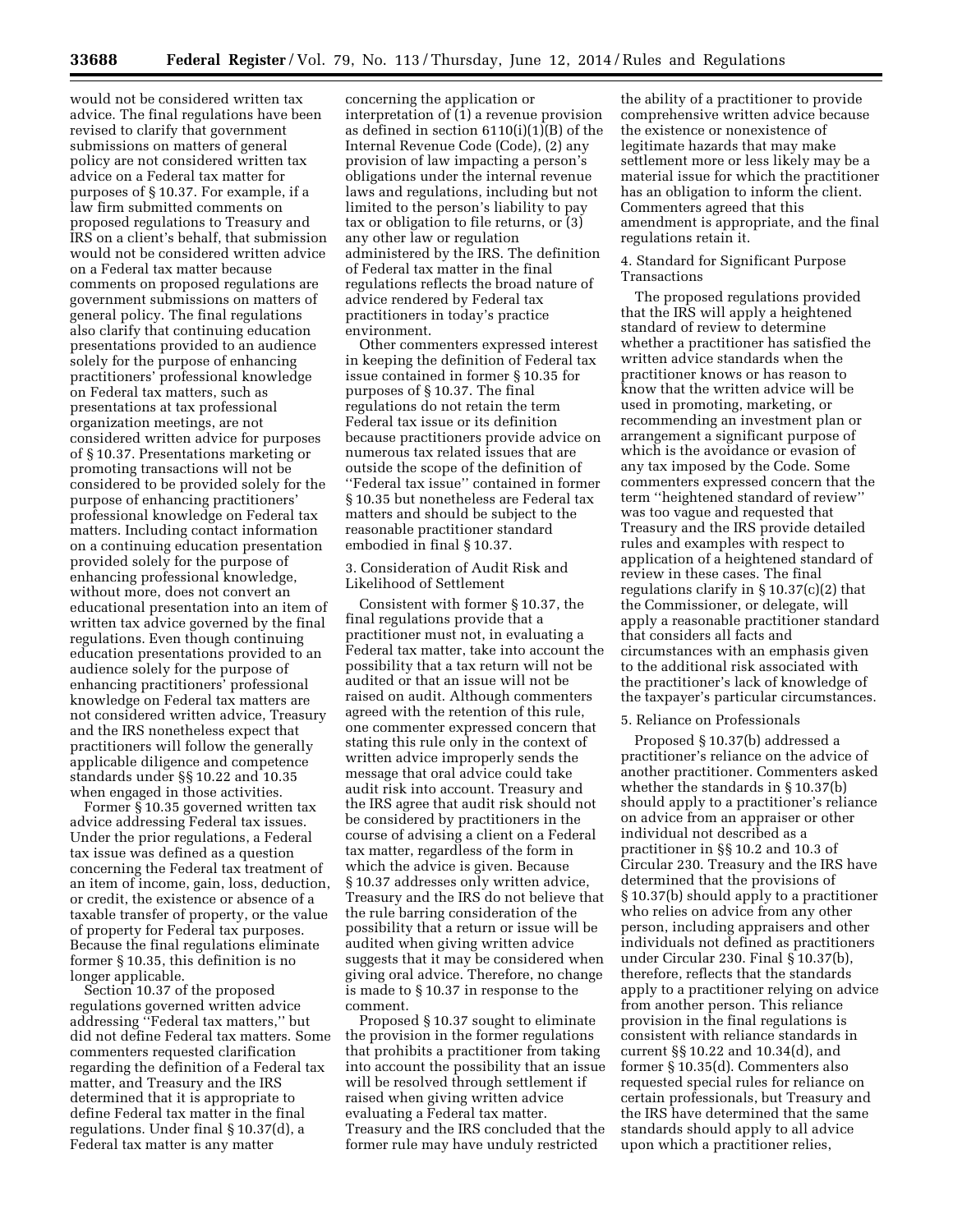bearing in mind that the reasonable practitioner standard under § 10.37(c) will be applied considering all facts and circumstances.

Proposed § 10.37(b)(1)–(3) provided that reliance is not reasonable when the practitioner ''knows or should know'' that the opinion of the other person should not be relied on, the other person is not competent to provide the advice, or the other person has a conflict of interest. Commenters suggested that the reliance provisions in proposed § 10.37(b)(1)–(3) be revised to use a ''knows or reasonably should know standard.'' Treasury and the IRS agree. Accordingly, the final regulations revise § 10.37(b)(1)–(3) to prohibit reliance when the practitioner ''knows or reasonably should know'' that the advice is disqualified as specified in each provision. The standard in final § 10.37(a) for reliance on representations also has been amended in a consistent manner.

Commenters also suggested that the reliance provision in proposed § 10.37(b)(2) is too broad because it imposes a duty on a practitioner to inquire into the skills and experience of the person whose advice is being relied upon. While Treasury and the IRS do not believe this standard imposes an affirmative duty on a practitioner to inquire into the skills and experience of the other person when the practitioner is already aware of the other person's background, Treasury and the IRS believe practitioners should consider the skills and experience of a person when they are relying on the advice of that person. Relying on advice of another person without considering that person's expertise and qualifications to provide that advice is inconsistent with the obligation of diligence required in § 10.22. Thus, a practitioner intending to rely on the advice of another person may have an obligation to inquire about that person's background if the practitioner is not familiar with the person's qualifications to render the advice on which the practitioner will be relying. Accordingly, the final regulations retain § 10.37(b)(2), which provides that a practitioner cannot rely on the advice of another when the practitioner knows or reasonably should know that the other person is not competent or lacks necessary qualifications to provide the advice.

Some commenters expressed concern with proposed § 10.37(b)(3), which provided that a practitioner could not rely on the advice of another when the practitioner knows or should know that the other practitioner has a conflict of interest as described in Circular 230. These commenters stated that this rule

may prevent reliance when the other practitioner has a conflict of interest that has been properly waived by all affected clients, as permitted by § 10.29 of Circular 230. Treasury and the IRS agree that a practitioner should be able to rely on the advice of another person who has a conflict of interest when the practitioner knows that the other person's conflict has been waived by all affected clients through informed consent, the representation is not prohibited by law (for example, Federal law prohibits representation by a former government lawyer in certain circumstances), and all parties and practitioners reasonably believe that the practitioner with the conflict can provide competent advice. Final § 10.37(b)(3), therefore, specifically provides that reliance is not permitted when the practitioner knows or reasonably should know that the other person has a conflict of interest in violation of the rules described in Circular 230.

#### **II. Procedures To Ensure Compliance**

Former § 10.36(a) provided requirements for practitioners to establish procedures to ensure compliance with former § 10.35. Because these regulations remove former § 10.35, these regulations also remove former § 10.36(a). As set forth in the notice of proposed rulemaking preceding these final regulations, Treasury and the IRS, however, amended § 10.36 to ensure compliance with Circular 230 generally.

The procedures to ensure compliance have produced great success in encouraging firms to self-regulate without the burden often associated with a rigid one-size-fits-all approach. Treasury and the IRS expanded § 10.36 in June 2011 to require firms to have procedures in place to ensure Circular 230 compliance with respect to a firm's tax return preparation practice (76 FR 32286). Under proposed § 10.36, the requirement for procedures to ensure compliance were expanded to include all provisions in Subparts A (Rules Governing Authority to Practice), B (Duties and Restrictions Relating to Practice Before the Internal Revenue Service), and C (Sanctions for Violation of the Regulations) of Circular 230. Section 10.36 is finalized as proposed, except for the clarifications described in this preamble.

Commenters generally agreed with the amendments to § 10.36. One concern expressed by the commenters, however, was that the proposed rule would arguably permit firm management to be in compliance with Circular 230 if it had taken reasonable steps to ensure the

firm had adequate procedures in place but did not take any steps to ensure those procedures are properly followed. Treasury and the IRS agree that § 10.36 should be clarified to require both the existence and implementation of adequate procedures. Accordingly, § 10.36(b)(2) of the final regulations is amended to provide this clarification.

Some commenters also expressed concern with the application of § 10.36 when certain members of firm management are not practitioners under Circular 230. Treasury and the IRS recognize that there may be instances when one or more members of firm management have principal authority and responsibility for overseeing a firm's tax practice but are not practitioners under Circular 230. In these instances, other members of firm management may nonetheless be subject to the provisions of Circular 230. Accordingly, § 10.36 is revised to apply to any member of firm management subject to Circular 230. Although Treasury and the IRS realize there may be some instances in which no member of firm management is subject to Circular 230, the overwhelming majority of firms will have one or more members of firm management who are subject to Circular 230. Treasury and the IRS believe it is reasonable to expect those members of firm management who are subject to Circular 230 to ensure that the firm will have in place and implement adequate procedures to ensure compliance with Circular 230. The final regulations make clear that in the absence of a person or persons identified by the firm as having principal authority and responsibility, the IRS may identify one or more individuals subject to Circular 230 who will be held responsible for taking reasonable steps to ensure that the firm has adequate procedures in effect for all members for purposes of complying with Circular 230.

Because § 10.36 is expanded to apply to all provisions in Subparts A, B, and C of Circular 230, including § 10.51 (under which willful failure to file a tax return and willful evasion of the assessment or payment of tax is disreputable conduct), one commenter was concerned that § 10.36 imposes a duty on firm management to ensure that members of the firm are compliant with their own tax obligations. Treasury and the IRS recognize that personal filing and payment obligations are an individual responsibility, and there are limitations on a firm's responsibility for the compliance of any member, associate, or employee with their personal tax obligations. But, Treasury and the IRS believe that firm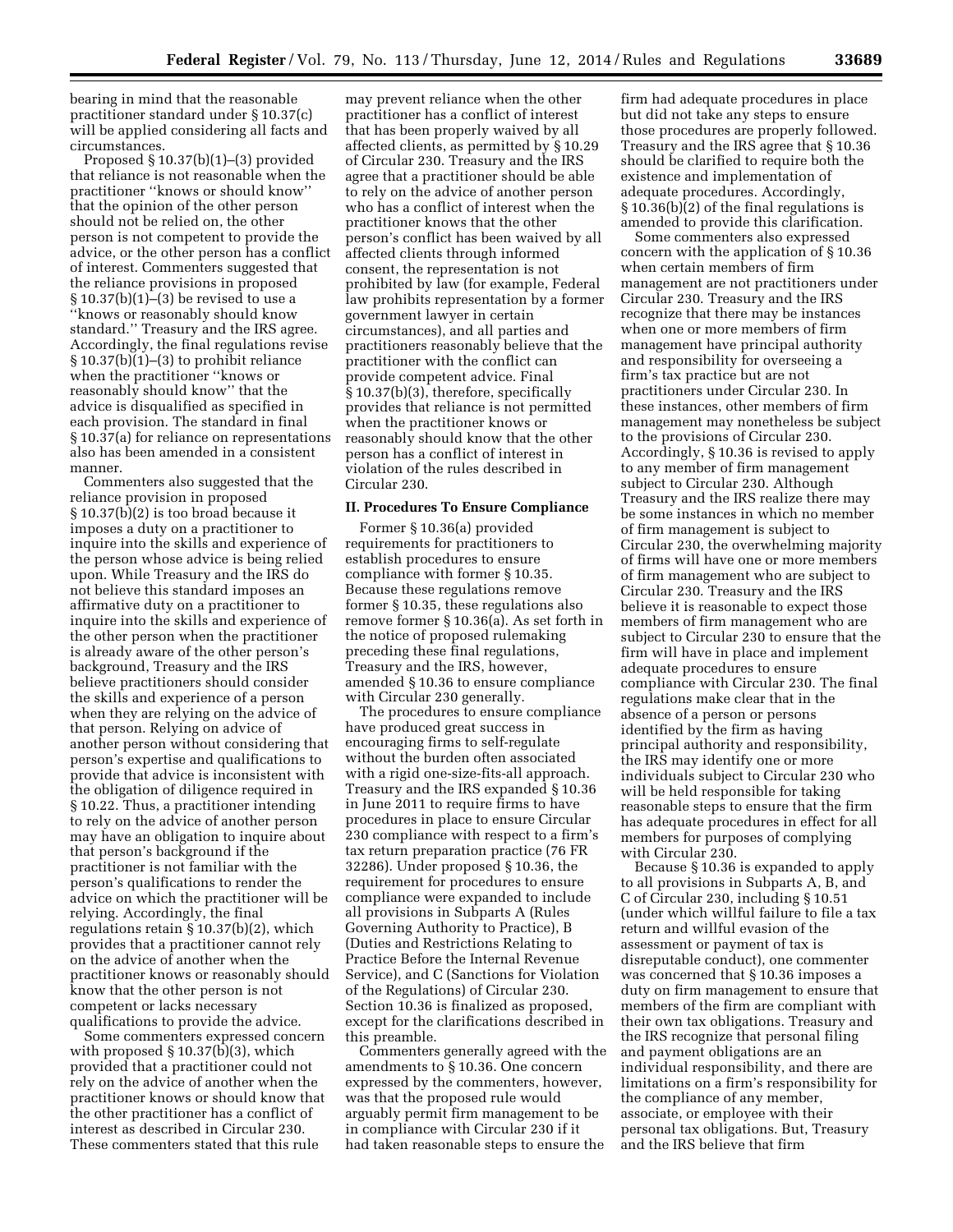management should not ignore the noncompliance with these obligations by any practitioner associated with the firm when such noncompliance is known or should be known to the firm.

One commenter stated that the expansion of § 10.36 should be limited to the practice standards prescribed in Subpart B of Circular 230, which pertains to Duties and Restrictions Relating to Practice Before the Internal Revenue Service. Treasury and the IRS disagree that final § 10.36 should be limited to Subpart B because Subparts A (Rules Governing Authority to Practice) and C (Sanctions for Violation of the Regulations) also impose substantive standards with which firm members must comply. Treasury and the IRS, however, do agree that it is not necessary for a firm's procedures to ensure compliance with Subparts D (Rules Applicable to Disciplinary Proceedings) or E (General Provisions) of Circular 230, and have revised § 10.36 accordingly.

One commenter suggested that firm management should be subject to discipline even when there is no subordinate individual whose conduct is subject to sanction. Another commenter suggested that § 10.36 be expanded to govern contractual relationships occurring outside the firm or in-house context in which one party may supervise or manage the other party. Treasury and the IRS considered these comments and have determined that such authority is not necessary at this time because § 10.36, as amended, is broad enough for the IRS to be able to determine whether firm management is taking reasonable steps to comply with Circular 230. Future consideration may be given to broadening the rules consistent with these comments, if experience shows that additional changes are necessary.

## **III. General Standard of Competence**

Section 10.35 of the proposed regulations provided that a practitioner must possess the necessary competence to engage in practice before the IRS and that competent practice requires the appropriate level of knowledge, skill, thoroughness, and preparation necessary for the matter for which the practitioner is engaged.

Some commenters expressed concern over whether the competence standard permits practitioners to become competent by consulting other practitioners with relevant expertise or learning governing law through research and study. In response to these comments, the competence standard in final § 10.35 contemplates that practitioners may become competent in

a variety of ways, including, among other things, consulting with experts in the relevant area and studying the relevant law. Whether consultation and/ or research are adequate to make a practitioner competent in a particular situation depends on the facts and circumstances of the particular situation.

The proposed regulations provided that competent practice requires ''the knowledge, skill, thoroughness, and preparation'' necessary for the matter. Commenters questioned whether it is appropriate to consider ''thoroughness and preparation'' in determining competency because, in some circumstances, the failure to thoroughly prepare does not necessarily show a lack of competence. Treasury and the IRS recognize that a practitioner who is highly experienced in a particular matter may require less preparation than a practitioner who is handling the same matter for the first time. Accordingly, the final regulations clarify that competence requires the ''appropriate level of'' knowledge, skill, thoroughness, and preparation necessary for the matter for which the practitioner is engaged.

Commenters suggested that the competence standard may be too broad because it could apply to all advice given to a client. The provision is intended to apply to all advice a practitioner provides to a client on a matter within the scope of Circular 230. This competence standard in Circular 230 does not apply to acts that are outside the scope of Circular 230. Treasury and the IRS, and the public, expect practitioners to be competent when they engage clients in matters covered by Circular 230, including the provision of advice. It is also expected that practitioners will advise clients to obtain other counsel when the practitioner is not competent or cannot become competent to provide advice requested on a matter within the scope of Circular 230. Treasury and the IRS, thus, believe the competence standard is not overbroad as it governs conduct within the purview of Circular 230. Accordingly, the final regulations retain the rules in the proposed regulations.

Some commenters noted that the proposed competency standard was nearly identical to the competency standard in the American Bar Association's Model Rules of Professional Conduct. And a few commenters expressed confusion about whether the proposed regulations permitted different competency standards depending on the practitioner's status as an attorney, CPA, enrolled agent, or other practitioner.

The proposed regulations provided only one competency standard under Circular 230 and were clear that the same standard applies to all practitioners, regardless of the practitioner's status as an attorney, CPA, enrolled agent, or other practitioner. As commenters noted, the competency standard in § 10.35 is nearly identical to the standard in the Model Rules of Professional Conduct for attorneys, but, unlike the Model Rules, § 10.35 applies to all individuals subject to Circular 230, not just attorneys.

Further, some commenters asked Treasury and the IRS to further develop the standard that would apply under § 10.52 for determining whether there is a violation of § 10.35. Section 10.52 provides the governing standards for determining whether any violation of a Circular 230 provision subjects an individual to sanction. Treasury and the IRS do not believe the standards in § 10.52 need to be expanded upon at this time. Section 10.52 already specifies that a practitioner will be subject to sanction under § 10.52 for violating § 10.35 by behaving recklessly or through gross incompetence. A pattern or practice of incompetent conduct may establish a violation of § 10.35. Under current practice, the IRS considers the presence of aggravating and mitigating factors in determining whether a sanction for a violation of Circular 230 is appropriate (see Notice 2007–39). Therefore, Treasury and the IRS do not believe additional guidance related to § 10.52 is necessary at this time.

Additionally, some commenters requested that the regulations include examples demonstrating practitioner competence. Treasury and the IRS have determined that the inclusion of examples in the regulations is not necessary because competence is not a new standard or concept, and whether the required standard is met must always be based on the relevant facts and circumstances. Although not binding on the IRS, Treasury and the IRS believe that the comments to Rule 1.1 of the Model Rules of Professional Conduct, State Bar opinions addressing the competence standard, and the American Institute of Certified Public Accountant's competency standard are generally informative on the standard of competency expected of practitioners under Circular 230.

# **IV. Electronic Negotiation of Taxpayer Refunds**

Proposed and final § 10.31 provide that a practitioner may not endorse or otherwise negotiate any check issued to a client by the government in respect of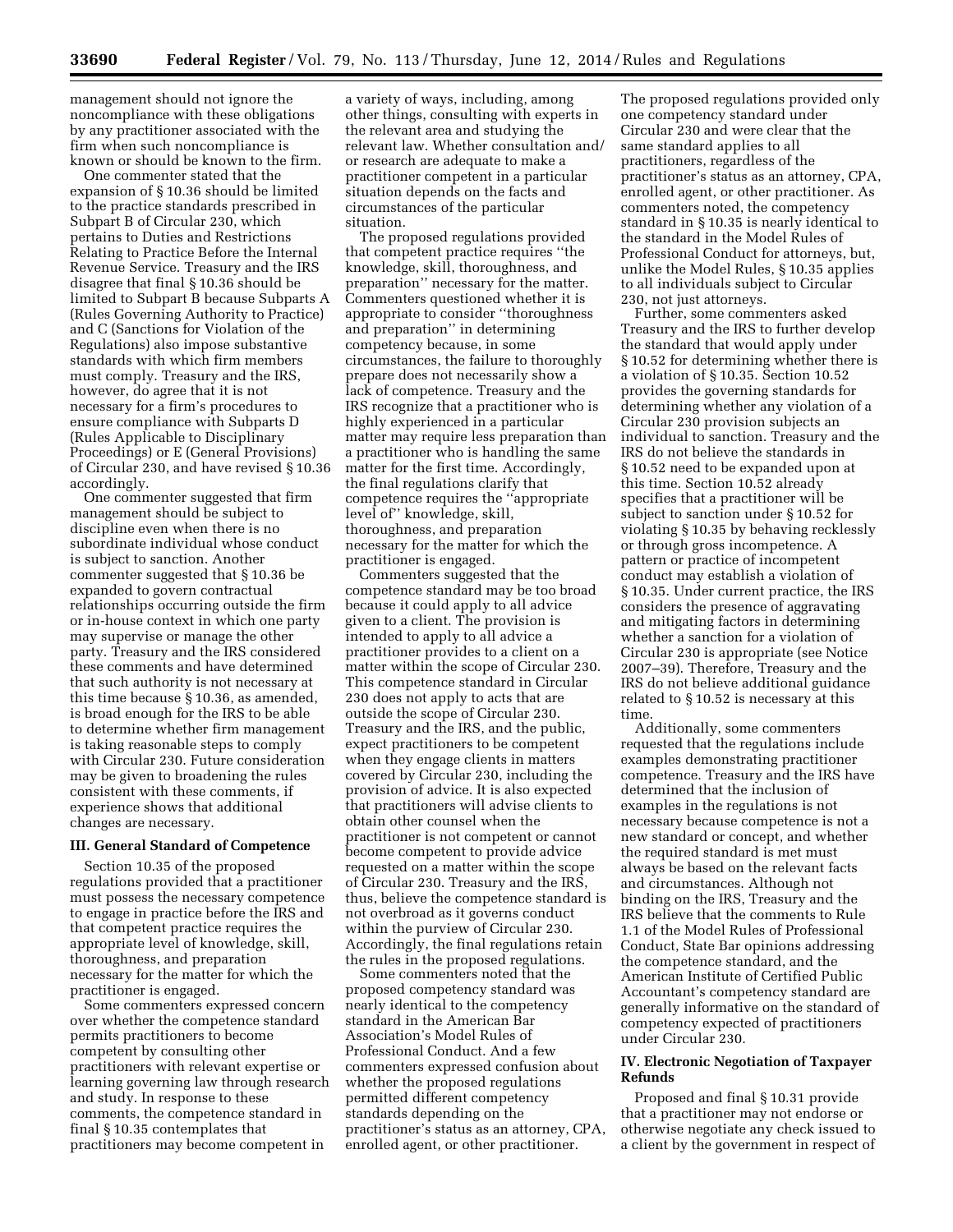a Federal tax liability, including directing or accepting payment by any means, electronic or otherwise, into an account owned or controlled by the practitioner or any firm or other entity with whom the practitioner is associated. This prohibition on practitioner negotiation of taxpayer refunds is intended to provide guidance in the modern-day electronic environment in which practitioners, taxpayers, and the IRS operate. Proposed and final § 10.31 also amend former § 10.31 to apply to all individuals who practice as representatives of persons before the IRS, not just those practitioners who are tax return preparers.

Most commenters on the proposed regulations agreed with Treasury and the IRS that these revisions to § 10.31 are an appropriate standard for all practitioners as well as a necessary step in protecting taxpayers in today's electronic commerce environment. Commenters recognized this is an area of abuse, and observed that the amendments to § 10.31 will improve public confidence in the profession. Accordingly, the final regulations retain this rule.

One commenter expressed concern that § 10.31 prohibits certain arrangements permissible under section  $6695(f)$  of the Code, which imposes a penalty on a tax return preparer for endorsing or otherwise negotiating (directly or through an agent) a taxpayer's check. Section 1.6695(f)– 1(f)(2) of the Income Tax Regulations sets forth certain arrangements between a ''tax return preparer-bank'' and a taxpayer to which section 6695(f) does not apply. Treasury and the IRS do not believe that the rule in proposed § 10.31 prohibits the arrangements described in the section 6695 regulations or any arrangement that is not subject to the penalty under the section 6695(f), and therefore no change to finalized § 10.31 was made in this regard.

One commenter raised the concern that the administration of a trust or estate may be impaired due to the prohibition on practitioner check negotiation. Section 10.31 does not apply to an individual acting solely in the capacity of a trustee of a trust, or administrator/executor of an estate because that person is acting as the taxpayer, not as the taxpayer's representative. See § 10.7(e) of Circular 230.

#### **V. Expedited Suspension Procedures**

Section 10.82 authorizes the immediate suspension of a practitioner who has engaged in certain conduct. The proposed and final regulations

extend the expedited disciplinary procedures to disciplinary proceedings against practitioners who have willfully failed to comply with their Federal tax filing obligations.

Amended § 10.82 only permits the use of expedited procedures in the limited circumstances when a tax noncompliant practitioner demonstrates a pattern of willful disreputable conduct by (1) failing to make an annual Federal tax return during four of five tax years immediately before the institution of an expedited suspension proceeding, or (2) failing to make a return required more frequently than annually during five of seven tax periods immediately before the institution of an expedited suspension proceeding. For purposes of § 10.82, the phrase ''make a return'' has the same meaning as used in sections 6011 and 6012 of the Code and § 10.51(a)(6) of Circular 230. Additionally, the practitioner must be noncompliant with a tax filing obligation at the time the notice of suspension is served on the practitioner for the expedited procedures to apply.

Commenters generally agreed that a practitioner's willful non-filing is an appropriate grounds for expedited suspension, and that the final regulations are narrowly tailored to achieve the desired result. One commenter, however, opined that the amendments to § 10.82 should only apply to failures with respect to the requirement to file income tax returns. Treasury and the IRS do not agree with this comment because repeated instances of non-filing demonstrates a practitioner's willfulness and potential harm to the tax system regardless of the type of return at issue.

Some commenters suggested that the periods of noncompliance for which expedited suspension may apply in the case of non-filing (four of five years for annual returns, or five of seven tax periods) are too short. Treasury and the IRS do not agree. Four of five tax years, or five of seven tax periods, of practitioner non-filing shows a level of disregard for the tax system beyond negligence. Practitioners engaging in this repeated pattern of non-filing demonstrate a high level of disregard for the Federal tax system and a level of willfulness sufficient for practitioner sanction under Circular 230.

Some commenters expressed concern that the failure to file four out of five years (or five of seven periods, as applicable) rule deems willfulness without providing the practitioner an opportunity to respond or explain any legitimate basis for the non-filing. A similar comment stated that expedited suspension would not be appropriate if

a practitioner and the IRS may have a legitimate dispute as to whether employment tax returns were required to be filed. Section 10.82, however, provides the practitioner with an opportunity to file a response explaining any circumstances surrounding the failure to file prior to the suspension.

Accordingly, Treasury and the IRS have determined that the proposed amendments to § 10.82 are appropriate because practitioners demonstrating this high level of disregard for the Federal tax system are unfit to represent others who are making a good faith attempt to comply with their own Federal tax obligations. Expedited action in these cases will likely prevent harm to taxpayers and the Federal tax system. Furthermore, these changes to the regulations provide appropriate procedures to ensure due process for practitioners.

Prior to these regulations, Circular 230 did not otherwise provide guidance with respect to the length of suspension or the time period in which the practitioner is permitted to apply for reinstatement. Section 10.81, however, formerly provided that a disbarred practitioner (or disqualified appraiser) was eligible to apply for reinstatement after five years following the practitioner's disbarment or disqualification. Proposed § 10.81 extended this standard to suspended practitioners. Consistent with proposed § 10.81, final § 10.81 makes the rules for disbarred and suspended practitioners consistent and applies the same fiveyear time period for both disbarred and suspended practitioners. One commenter observed that it also should be appropriate for a suspended practitioner to apply for reinstatement when the suspension expires, even if the suspension expires before the end of five years. Treasury and the IRS agree with this observation, and have revised § 10.81 accordingly.

Consistent with proposed § 10.82, final § 10.82 includes several nonsubstantive changes that will help practitioners distinguish between the expedited suspension procedures of § 10.82 and otherwise generally applicable procedures for sanctions instituted under § 10.60. For example, to begin an expedited suspension under these regulations, the IRS would issue a ''show cause order'' instead of a ''complaint'' and the practitioner would submit a ''response'' instead of an ''answer.'' Prior to the issuance of the proposed regulations, the terms "complaint" and "answer" described the documents used for both expedited suspensions under § 10.82 and regular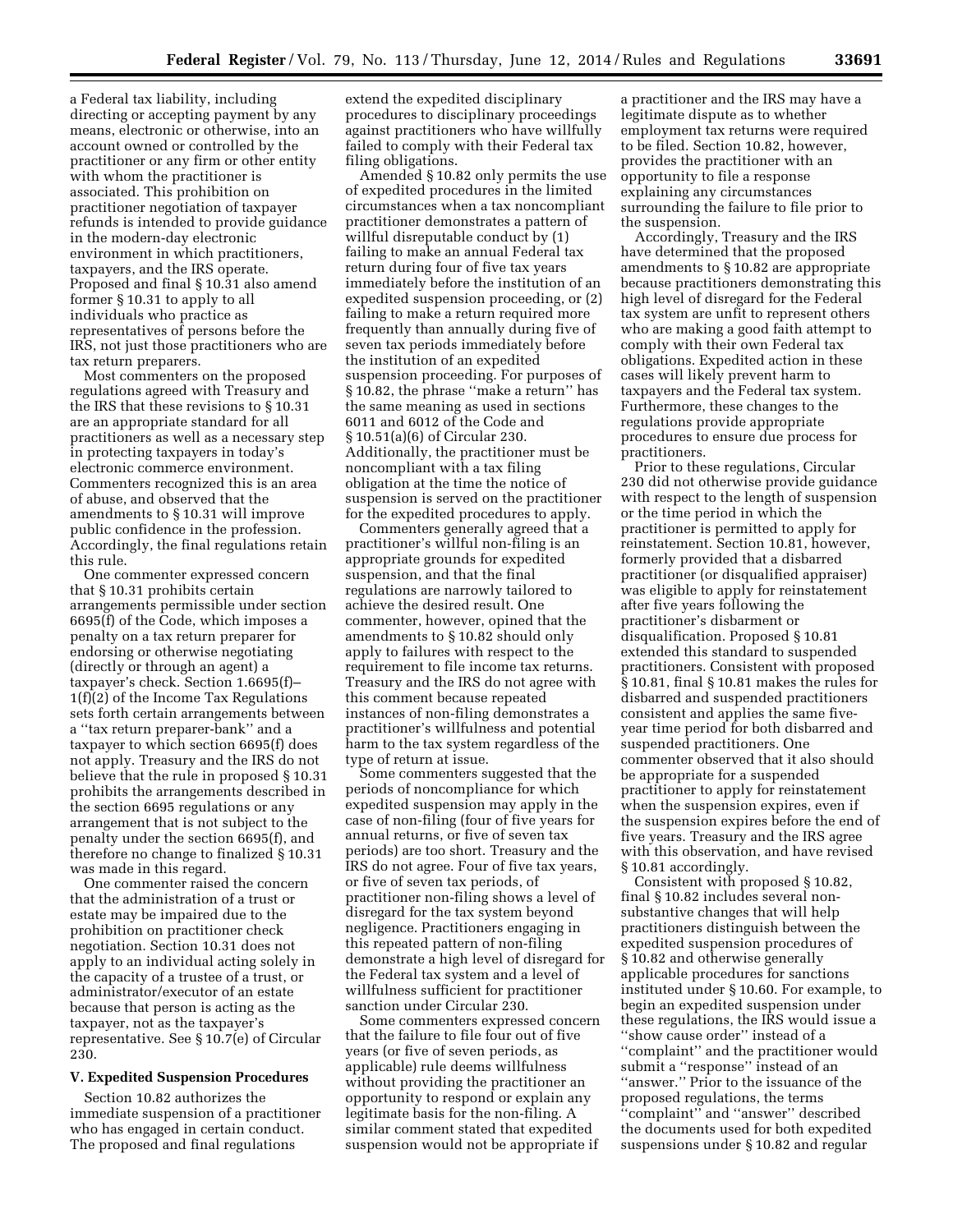proceedings under § 10.60. The changes made in the proposed regulations, which are retained in the final regulations, do not substantively change the expedited suspension procedures, or the contents of what must be included in the underlying documents, but are intended to make it easier to understand § 10.82.

Proposed § 10.82(d) provided that an individual subject to a proposed expedited suspension must file a response within 30 days of the show cause order proposing to suspend the individual. One commenter expressed concern that 30 days is not sufficient time for an individual out of the country to respond to the show cause order. As noted in the preceding paragraph, the proposed regulations sought to amend § 10.82 to assist in clarifying the distinction between expedited suspension procedures and the procedures generally applicable to disciplinary proceedings instituted under § 10.60. The 30-day period was not a change from the prior time period contained in § 10.82(d). The IRS has not experienced that individuals outside the country are defaulting on expedited suspension show cause orders (formerly referred to as complaints) or requesting additional time more frequently, as a general matter, than individuals inside the country to whom a show cause order has been issued. Therefore, Treasury and the IRS do not believe that it is necessary to extend the 30-day period for responding to show cause orders for those outside the United States at this time.

Section 10.82(g), as amended, clarifies that practitioners subject to an expedited proceeding may demand a complaint under § 10.60. Former § 10.82(g) provided that the IRS has 30 days to issue a complaint after receiving the practitioner's demand for a complaint. In some cases, extra time may be necessary to provide the practitioner and Administrative Law Judge with the most current information regarding the practitioner's fitness to practice as a representative of persons before the IRS. The proposed regulations increased the time to file the requested complaint to 45 days. No comments were received on this proposal. But, after further consideration, Treasury and the IRS have determined that, in some cases, more than 45 days may be needed for the IRS to provide the Administrative Law Judge with the most current information regarding the practitioner's fitness to practice. Treasury and the IRS believe that 60 days will provide the IRS with sufficient time to ensure the complaint complies with the

requirements in § 10.62. Accordingly, final § 10.82(g) provides that the IRS has 60 days to issue a complaint after receiving a demand for a complaint from a practitioner suspended under the expedited procedures.

Commenters expressed concern about what would happen if the IRS does not file a complaint within the period provided in § 10.82(g). In response to this concern, revised § 10.82 is clarified to provide that if the IRS does not issue a complaint within 60 days of receiving the demand, the suspension is lifted automatically. Lifting the suspension in these circumstances will not, however, preclude the Commissioner, or delegate, from instituting a proceeding under § 10.60.

## **VI. Scope of the Office of Professional Responsibility**

Proposed § 10.1(a)(1) clarified that the Office of Professional Responsibility has exclusive responsibility for matters related to practitioner discipline, including disciplinary proceedings and sanctions. Commenters stated this amendment would abate previously expressed concerns that other IRS offices may be authorized to handle practitioner disciplinary proceedings. Accordingly, the final regulations retain this clarification. However, the effective date provision of § 10.1(d) is revised to clarify that the only provision of § 10.1 that has an effective date of June 12, 2014 is § 10.1(a)(1).

#### **Effect on Other Documents**

Notice 2005–47 (2005–1 CB 1373) will be obsolete beginning on June 12, 2014. Notice 2005–47 provided interim guidance and information concerning State or local bond opinions under § 10.35 of Circular 230, and is obsolete because § 10.35 is removed.

#### **Availability of IRS Documents**

IRS notices cited in this preamble are made available by the Superintendent of Documents, U.S. Government Printing Office, Washington, DC 20402.

#### **Special Analyses**

This rule has been designated a ''significant regulatory action'' although not economically significant, under section 3(f) of Executive Order 12866. Accordingly, the rule has been reviewed by the Office of Management and Budget. It is hereby certified that these regulations will not have a significant economic impact on a substantial number of small entities. The final rule affects individuals who practice as representatives of persons before the IRS. Persons authorized to practice before the IRS have long been required

to comply with certain standards of conduct, and those who provide written tax advice currently must comply with specific rules for this advice. Because the final regulations replace rigid rules for written tax advice with more flexible rules and eliminate the necessity to provide disclaimers in certain written tax advice, the rules will reduce the burden imposed on small entities that issue written tax advice. Therefore, the amendments and requirements for written advice imposed by these regulations will not have a significant economic impact on a substantial number of small entities, and a regulatory flexibility analysis under the Regulatory Flexibility Act (5 U.S.C. chapter 6) is not required. Pursuant to section 7805(f) of the Code, the notice of proposed rulemaking published on September 17, 2012 was submitted to the Chief Counsel for Advocacy of the Small Business Administration for comment on its impact on small businesses, and no comments were received. These regulations are necessary to provide practitioners and taxpayers with immediate guidance and to inform taxpayers and practitioners of the burden reduction associated with these regulations at the earliest possible date. Accordingly, good cause is found for dispensing with a delayed effective date pursuant to 5 U.S.C. 553(d).

## **Drafting Information**

The principal author of these regulations is Matthew D. Lucey of the Office of the Associate Chief Counsel (Procedure and Administration).

## **List of Subjects in 31 CFR Part 10**

Accountants, Administrative practice and procedure, Lawyers, Reporting and recordkeeping requirements, Taxes.

## **Adoption of Amendments to the Regulations**

Accordingly, 31 CFR part 10 is amended as follows:

## **PART 10—PRACTICE BEFORE THE INTERNAL REVENUE SERVICE**

■ **Paragraph 1.** The authority citation for 31 CFR part 10 continues to read as follows:

**Authority:** Sec. 3, 23 Stat. 258, secs. 2–12, 60 Stat. 237 et. seq.; 5 U.S.C. 301, 500, 551– 559; 31 U.S.C. 321; 31 U.S.C. 330; Reorg. Plan No. 26 of 1950, 15 FR 4935, 64 Stat. 1280, 3 CFR, 1949–1953 Comp., p. 1017.

■ **Par. 2.** Section 10.1 is amended by revising paragraphs (a)(1) and (d) to read as follows:

#### **§ 10.1 Offices.**

 $(a) * * * *$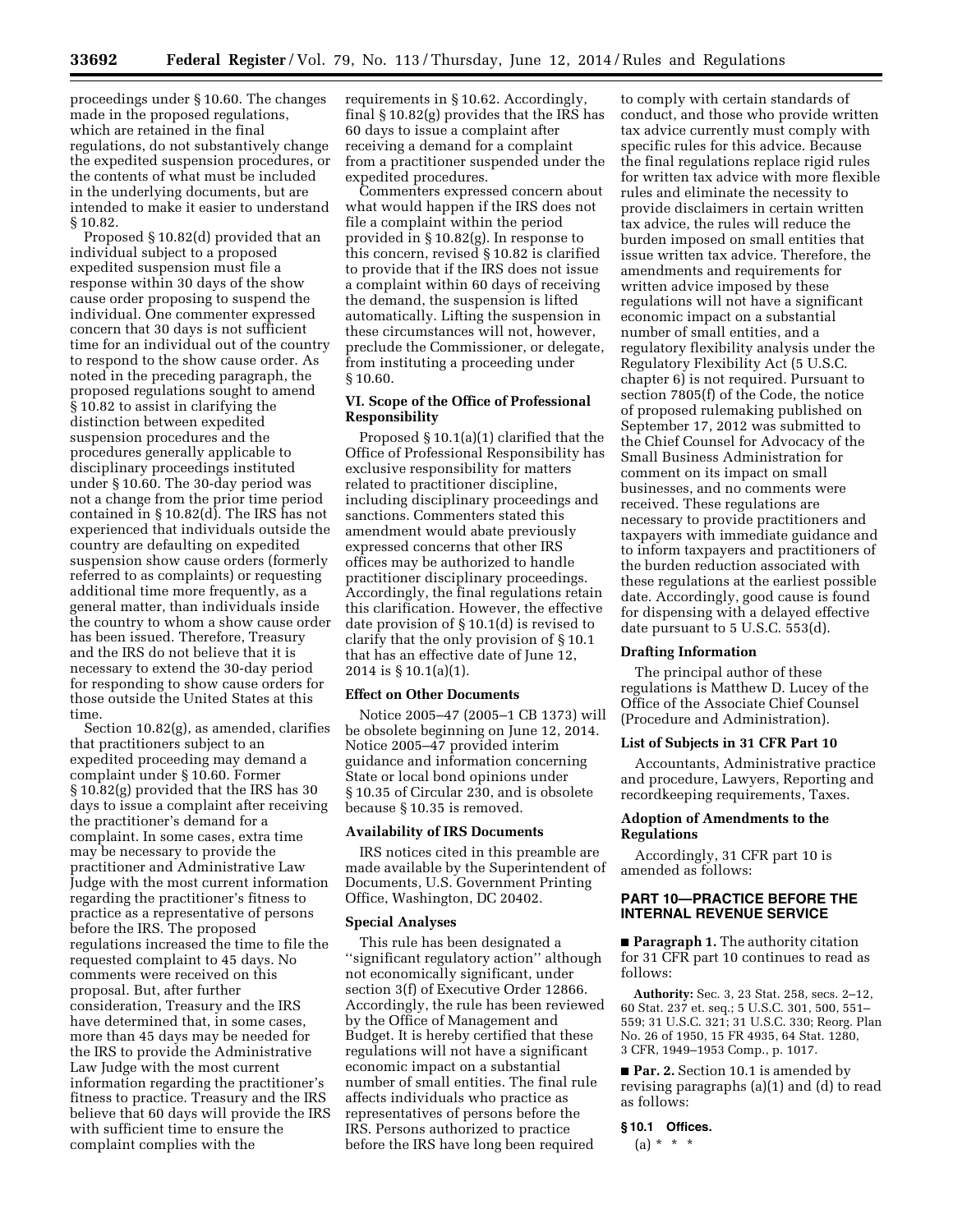(1) The Office of Professional Responsibility, which shall generally have responsibility for matters related to practitioner conduct and shall have exclusive responsibility for discipline, including disciplinary proceedings and sanctions; and

\* \* \* \* \* (d) *Effective/applicability date.* This section is applicable beginning August 2, 2011, except that paragraph (a)(1) is applicable beginning June 12, 2014. ■ **Par. 3.** Section 10.3 is amended by revising paragraphs (a), (b), (g), and (j) to read as follows:

#### **§ 10.3 Who may practice.**

(a) *Attorneys.* Any attorney who is not currently under suspension or disbarment from practice before the Internal Revenue Service may practice before the Internal Revenue Service by filing with the Internal Revenue Service a written declaration that the attorney is currently qualified as an attorney and is authorized to represent the party or parties. Notwithstanding the preceding sentence, attorneys who are not currently under suspension or disbarment from practice before the Internal Revenue Service are not required to file a written declaration with the IRS before rendering written advice covered under § 10.37, but their rendering of this advice is practice before the Internal Revenue Service.

(b) *Certified public accountants.* Any certified public accountant who is not currently under suspension or disbarment from practice before the Internal Revenue Service may practice before the Internal Revenue Service by filing with the Internal Revenue Service a written declaration that the certified public accountant is currently qualified as a certified public accountant and is authorized to represent the party or parties. Notwithstanding the preceding sentence, certified public accountants who are not currently under suspension or disbarment from practice before the Internal Revenue Service are not required to file a written declaration with the IRS before rendering written advice covered under § 10.37, but their rendering of this advice is practice before the Internal Revenue Service.

\* \* \* \* \*

(g) *Others.* Any individual qualifying under § 10.5(e) or § 10.7 is eligible to practice before the Internal Revenue Service to the extent provided in those sections.

\* \* \* \* \*

(j) *Effective/applicability date.*  Paragraphs (a), (b), and (g) of this section are applicable beginning June 12, 2014. Paragraphs (c) through (f), (h), and (i) of this section are applicable beginning August 2, 2011.

■ **Par. 4.** Section 10.22 is amended by revising paragraphs (b) and (c) to read as follows:

# **§ 10.22 Diligence as to accuracy.**

\* \* \* \* \* (b) *Reliance on others.* Except as modified by §§ 10.34 and 10.37, a practitioner will be presumed to have exercised due diligence for purposes of this section if the practitioner relies on the work product of another person and the practitioner used reasonable care in engaging, supervising, training, and evaluating the person, taking proper account of the nature of the relationship between the practitioner and the person.

(c) *Effective/applicability date.*  Paragraph (a) of this section is applicable on September 26, 2007. Paragraph (b) of this section is applicable beginning June 12, 2014. ■ **Par. 5.** Section 10.31 is revised to read as follows:

#### **§ 10.31 Negotiation of taxpayer checks.**

(a) A practitioner may not endorse or otherwise negotiate any check (including directing or accepting payment by any means, electronic or otherwise, into an account owned or controlled by the practitioner or any firm or other entity with whom the practitioner is associated) issued to a client by the government in respect of a Federal tax liability.

(b) *Effective/applicability date.* This section is applicable beginning June 12, 2014.

■ **Par. 6.** Section 10.35 is revised to read as follows:

#### **§ 10.35 Competence.**

(a) A practitioner must possess the necessary competence to engage in practice before the Internal Revenue Service. Competent practice requires the appropriate level of knowledge, skill, thoroughness, and preparation necessary for the matter for which the practitioner is engaged. A practitioner may become competent for the matter for which the practitioner has been engaged through various methods, such as consulting with experts in the relevant area or studying the relevant law.

(b) *Effective/applicability date.* This section is applicable beginning June 12, 2014.

■ **Par. 7.** Section 10.36 is revised to read as follows:

#### **§ 10.36 Procedures to ensure compliance.**

(a) Any individual subject to the provisions of this part who has (or individuals who have or share)

principal authority and responsibility for overseeing a firm's practice governed by this part, including the provision of advice concerning Federal tax matters and preparation of tax returns, claims for refund, or other documents for submission to the Internal Revenue Service, must take reasonable steps to ensure that the firm has adequate procedures in effect for all members, associates, and employees for purposes of complying with subparts A, B, and C of this part, as applicable. In the absence of a person or persons identified by the firm as having the principal authority and responsibility described in this paragraph, the Internal Revenue Service may identify one or more individuals subject to the provisions of this part responsible for compliance with the requirements of this section.

(b) Any such individual who has (or such individuals who have or share) principal authority as described in paragraph (a) of this section will be subject to discipline for failing to comply with the requirements of this section if—

(1) The individual through willfulness, recklessness, or gross incompetence does not take reasonable steps to ensure that the firm has adequate procedures to comply with this part, as applicable, and one or more individuals who are members of, associated with, or employed by, the firm are, or have, engaged in a pattern or practice, in connection with their practice with the firm, of failing to comply with this part, as applicable;

(2) The individual through willfulness, recklessness, or gross incompetence does not take reasonable steps to ensure that firm procedures in effect are properly followed, and one or more individuals who are members of, associated with, or employed by, the firm are, or have, engaged in a pattern or practice, in connection with their practice with the firm, of failing to comply with this part, as applicable; or

(3) The individual knows or should know that one or more individuals who are members of, associated with, or employed by, the firm are, or have, engaged in a pattern or practice, in connection with their practice with the firm, that does not comply with this part, as applicable, and the individual, through willfulness, recklessness, or gross incompetence fails to take prompt action to correct the noncompliance.

(c) *Effective/applicability date.* This section is applicable beginning June 12, 2014.

■ **Par. 8.** Section 10.37 is revised to read as follows: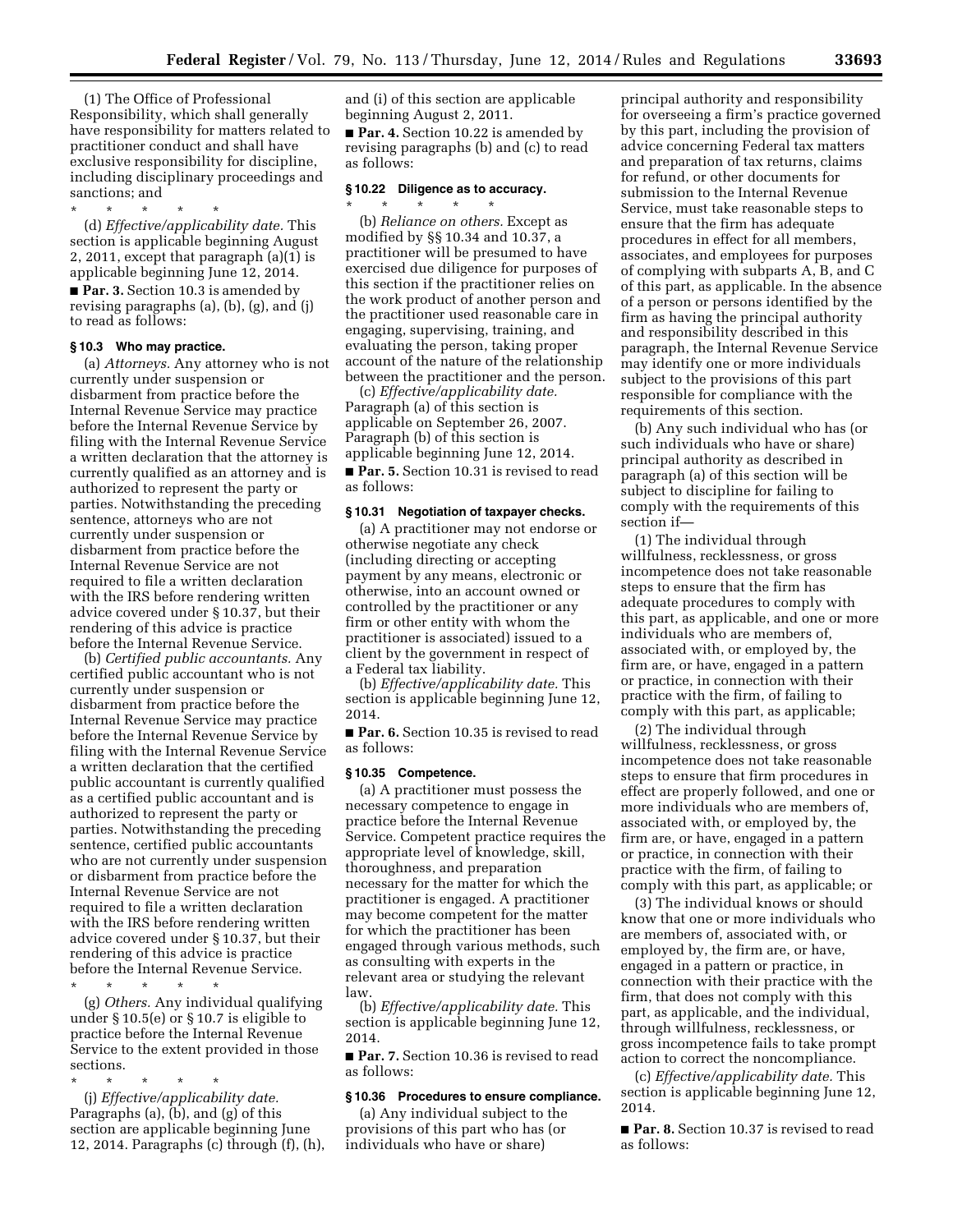#### **§ 10.37 Requirements for written advice.**

(a) *Requirements.* (1) A practitioner may give written advice (including by means of electronic communication) concerning one or more Federal tax matters subject to the requirements in paragraph (a)(2) of this section. Government submissions on matters of general policy are not considered written advice on a Federal tax matter for purposes of this section. Continuing education presentations provided to an audience solely for the purpose of enhancing practitioners' professional knowledge on Federal tax matters are not considered written advice on a Federal tax matter for purposes of this section. The preceding sentence does not apply to presentations marketing or promoting transactions.

(2) The practitioner must—

(i) Base the written advice on reasonable factual and legal assumptions (including assumptions as to future events);

(ii) Reasonably consider all relevant facts and circumstances that the practitioner knows or reasonably should know;

(iii) Use reasonable efforts to identify and ascertain the facts relevant to written advice on each Federal tax matter;

(iv) Not rely upon representations, statements, findings, or agreements (including projections, financial forecasts, or appraisals) of the taxpayer or any other person if reliance on them would be unreasonable;

(v) Relate applicable law and authorities to facts; and

(vi) Not, in evaluating a Federal tax matter, take into account the possibility that a tax return will not be audited or that a matter will not be raised on audit.

(3) Reliance on representations, statements, findings, or agreements is unreasonable if the practitioner knows or reasonably should know that one or more representations or assumptions on which any representation is based are incorrect, incomplete, or inconsistent.

(b) *Reliance on advice of others.* A practitioner may only rely on the advice of another person if the advice was reasonable and the reliance is in good faith considering all the facts and circumstances. Reliance is not reasonable when—

(1) The practitioner knows or reasonably should know that the opinion of the other person should not be relied on;

(2) The practitioner knows or reasonably should know that the other person is not competent or lacks the necessary qualifications to provide the advice; or

(3) The practitioner knows or reasonably should know that the other person has a conflict of interest in violation of the rules described in this part.

(c) *Standard of review.* (1) In evaluating whether a practitioner giving written advice concerning one or more Federal tax matters complied with the requirements of this section, the Commissioner, or delegate, will apply a reasonable practitioner standard, considering all facts and circumstances, including, but not limited to, the scope of the engagement and the type and specificity of the advice sought by the client.

(2) In the case of an opinion the practitioner knows or has reason to know will be used or referred to by a person other than the practitioner (or a person who is a member of, associated with, or employed by the practitioner's firm) in promoting, marketing, or recommending to one or more taxpayers a partnership or other entity, investment plan or arrangement a significant purpose of which is the avoidance or evasion of any tax imposed by the Internal Revenue Code, the Commissioner, or delegate, will apply a reasonable practitioner standard, considering all facts and circumstances, with emphasis given to the additional risk caused by the practitioner's lack of knowledge of the taxpayer's particular circumstances, when determining whether a practitioner has failed to comply with this section.

(d) *Federal tax matter.* A Federal tax matter, as used in this section, is any matter concerning the application or interpretation of—

(1) A revenue provision as defined in section 6110(i)(1)(B) of the Internal Revenue Code;

(2) Any provision of law impacting a person's obligations under the internal revenue laws and regulations, including but not limited to the person's liability to pay tax or obligation to file returns; or

(3) Any other law or regulation administered by the Internal Revenue Service.

(e) *Effective/applicability date.* This section is applicable to written advice rendered after June 12, 2014.

■ **Par. 9.** Section 10.81 is revised to read as follows:

#### **§ 10.81 Petition for reinstatement.**

(a) *In general.* A practitioner disbarred or suspended under § 10.60, or suspended under § 10.82, or a disqualified appraiser may petition for reinstatement before the Internal Revenue Service after the expiration of 5 years following such disbarment,

suspension, or disqualification (or immediately following the expiration of the suspension or disqualification period, if shorter than 5 years). Reinstatement will not be granted unless the Internal Revenue Service is satisfied that the petitioner is not likely to engage thereafter in conduct contrary to the regulations in this part, and that granting such reinstatement would not be contrary to the public interest.

(b) *Effective/applicability date.* This section is applicable beginning June 12, 2014.

■ **Par 10.** Section 10.82 is amended by: ■ 1. Revising paragraph (a) and

paragraph (b) introductory text.

■ 2. Adding paragraph (b)(5).

■ 3. Revising paragraphs (c), (d), (e), (f), (g), and (h).

The revisions and additions read as follows:

#### **§ 10.82 Expedited suspension.**

(a) *When applicable.* Whenever the Commissioner, or delegate, determines that a practitioner is described in paragraph (b) of this section, the expedited procedures described in this section may be used to suspend the practitioner from practice before the Internal Revenue Service.

(b) *To whom applicable.* This section applies to any practitioner who, within 5 years prior to the date that a show cause order under this section's expedited suspension procedures is served:

\* \* \* \* \*

(5) Has demonstrated a pattern of willful disreputable conduct by—

(i) Failing to make an annual Federal tax return, in violation of the Federal tax laws, during 4 of the 5 tax years immediately preceding the institution of a proceeding under paragraph (c) of this section and remains noncompliant with any of the practitioner's Federal tax filing obligations at the time the notice of suspension is issued under paragraph (f) of this section; or

(ii) Failing to make a return required more frequently than annually, in violation of the Federal tax laws, during 5 of the 7 tax periods immediately preceding the institution of a proceeding under paragraph (c) of this section and remains noncompliant with any of the practitioner's Federal tax filing obligations at the time the notice of suspension is issued under paragraph (f) of this section.

(c) *Expedited suspension procedures.*  A suspension under this section will be proposed by a show cause order that names the respondent, is signed by an authorized representative of the Internal Revenue Service under § 10.69(a)(1),